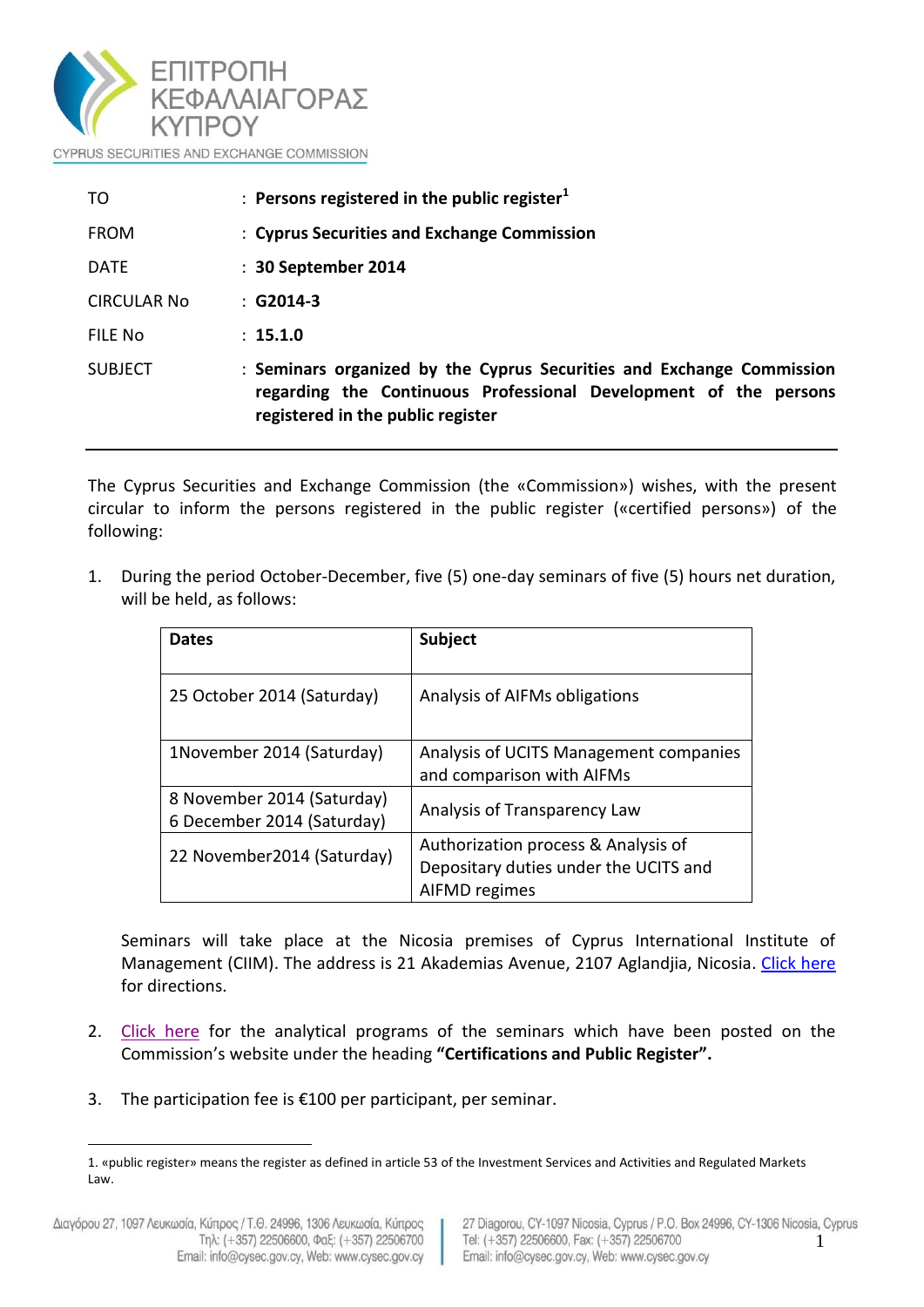

- 4. The seminars are addressed to the persons registered in the public register («certified persons») for purposes of compliance with paragraph 16(2)(a) of the Directive regarding the certification of persons and the public register (R.A.D. [499/2012\)](http://www.cysec.gov.cy/Downloads/Directives/General/Οδηγία%20για%20την%20πιστοποίηση%20προσώπων%20-%20ΚΔΠ499-2012%20ΚΔΠ218-2013%20(consolidated).pdf).
- 5. Priority will be given to the certified persons but in case there is availability of places participation requests from other interested persons will be accepted.
- 6. The seminars will be held in the English language.
- 7. In order to participate in the seminars, please complete and submit the attached registration form **(Annex A)** to [CPDseminars@cysec.gov.cy.](mailto:CPDseminars@cysec.gov.cy)

Due to the restricted number of places (fifty (50) participants per seminar), the applications for participation in the seminars will be served on a first-come, first-served basis.

The registration forms must be submitted **no later than** the last Friday a week before each seminar (for example, for the seminar that will be held on Saturday 25 of October, the registration forms must be submitted on Friday 17 of October the latest).

- 8. All participants will be informed about the date of the seminar they will attend and the details of the payment of the participation fee, via electronic mail.
- 9. The participation fee must be paid in advance **no later than** the Wednesday before each seminar.
- 10. For any questions or additional information regarding the above, please send us an email to [CPDseminars@cysec.gov.cy.](mailto:CPDseminars@cysec.gov.cy)

Sincerely

Demetra Kalogerou Chairman, Cyprus Securities and Exchange Commission